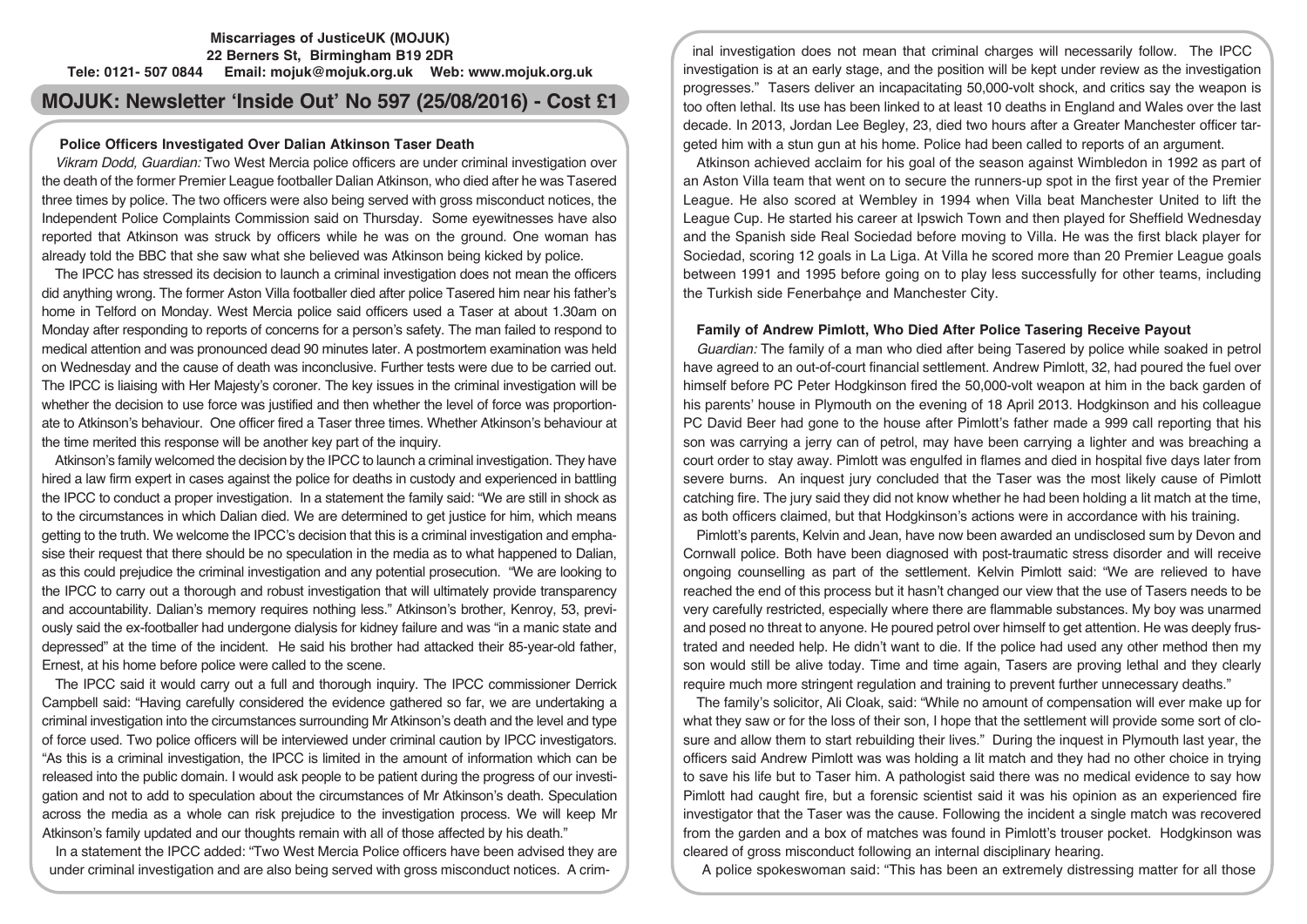involved. Our thoughts remain with the family at this difficult time. Whilst the outcome of the inquest in 2015 did indicate that the Taser was the most likely cause of the ignition, no criticism was levied at the force or the officer, and confirmed the officer had used his Taser in accordance with national training. The matter was independently investigated by the IPCC, following which the officer answered the case against him in a subsequent hearing which determined his actions to be appropriate. The force has tried to avoid any further distress for Mr Pimlott's family, which included making a decision to settle the civil claim in light of the fact they have already endured a series of legal and regulatory processes which examined their son's death. We hope this brings some closure for Mr Pimlott's family."

#### **Student Wins Lawsuit Forcing IPCC to Re-Examine Assault Claim** *Rob Evans, Guardian*

A student who alleges he was assaulted by police during a demonstration has won a lawsuit forcing an official watchdog to conduct a fresh examination of his allegations. The Independent Police Complaints Commission had cleared the police of misconduct during the demonstration against education cuts at Warwick University in December 2014. But a high court judge ruled on Friday 19/08/2016, that the IPCC was wrong to dismiss Lawrence Green's allegations. Green, 26, said he suffered excruciating pain and temporary blindness after officers with West Midlands police sprayed CS gas into his eyes at close range during the protest. He alleged that police broke national guidelines by spraying him from less than a metre away. The IPCC will now have to reconsider whether police should face misconduct charges after the deputy high court judge Robin Purchas quashed its original decision.

He concluded the IPCC's decision that the police had no case to answer relating to misconduct was unlawful as it was "not rationally supportable on the objective evidence". On Friday, Green said: "I am very happy with this victory. I hope that this judgment provides help to others who find that the supposedly IPCC had tried to cover for and justify brutal violence by police officers." He had launched legal action after the IPCC rejected his request to review its decision, which he alleged was flawed in a number of ways. He claimed that the IPCC had failed to examine his claims independently and fairly. At a high court hearing in July, his barrister, Fiona Murphy, had described how one of the protesters had assaulted a member of the university security staff when they went into the administration building during the demonstration in 2014. She had said there was a "demonstrably calm" atmosphere for about 50 minutes while the protesters discussed the issue of tuition fees until the police arrived. According to Green, there was chaos as the police "jumped into the group and started to push people around". The police were attempting to arrest the protester who was later convicted of assaulting the university staff member.

Green, from Milton Keynes, had told the court that he saw an officer, PC Simon Lloyd, grab one of his friends "aggressively and pull her forward and to the ground". He said he had remonstrated with Lloyd, who allegedly "jabbed" at his neck and took out his CS spray. The court was told that Lloyd warned Green to step back but before Green was able to do so, he sprayed him with CS, leaving the student temporarily blinded. "His left eye and the side of his face felt like he had suffered a chemical burn. His sight returned to normal after about seven days and the discomfort to his skin resolved after an outer layer of skin had peeled off," Murphy had told the court. The court had heard that the watchdog had decided that "there is no evidence to support the various allegations of assault or possible criminal action or misconduct given the circumstances during a public order incident at which the police officers were considered to provide a reasonable and proportionate justification for their use of force at the time".

On Friday 19/08/2016, a spokesman for the IPCC said: "We will be carefully considering the judgment and our position over the coming weeks. It would be inappropriate to comment further before relevant decisions have been taken about how to progress the matter." Lochlinn Parker, Green's solicitor, said: "The IPCC aims to improve confidence in the police complaints system but in this case where serious deficiencies in the investigation were highlighted and when a high court judge has decided that their decision was irrational, the IPCC has not sought to acknowledge, let alone fix, the problem."

#### **Extremist Prisoners to be Isolated in 'Sealed Units'** *Toby Helm, Guardian*

Justice secretary Elizabeth Truss announces crackdown against radicalisation of inmates. Convicted extremists who promote terror and violence are to be isolated from the general prison population and placed in new "specialist units" under plans to be announced by the government. The creation of sealed-off units – "prisons within prisons" – aims to prevent extremists from spreading their ideologies to others while behind bars and follows lengthy investigations by experts into how to stop them. The plans form part of a government response to a review of Islamist extremism in prisons to be unveiled in full by new justice secretary, Elizabeth Truss. Appointed last month by Theresa May to succeed Michael Gove, Truss said the move was part of a wider crackdown on extremism that was urgently needed. "The rise of Islamist extremism poses an existential threat to our society," she said. "I am committed to confronting and countering the spread of this poisonous ideology behind bars. Preventing the most dangerous extremists from radicalising other prisoners is essential to the safe running of our prisons and fundamental to public protection."

Ministers have become increasingly alarmed at evidence that extremists target and preach to the most vulnerable inmates. As well as those convicted of terrorism offences, prisons hold a wide range of inmates judged extremist, including many with links to gangs. In July, Ian Acheson, a former Home Office official and prison governor who headed the review for ministers, said a hardcore of proselytising jihadis inside prisons in England and Wales were so dangerous that they should be completely isolated. He found evidence that a hardcore group of prisoners were involved in "proselytising behaviour" among the 12,500 Muslim inmates in England and Wales.

The announcement comes after Anjem Choudary, one of the most notorious hate preachers living in Britain, was found guilty at the Old Bailey of supporting Islamic State. After avoiding arrest for years, Choudary, 49, was convicted after jurors heard he had sworn an oath of allegiance to Isis. He also has links to one of Lee Rigby's killers, Michael Adebolajo, and the Islamist militant Omar Bakri Muhammad, and he urged followers to support Isis in a series of talks broadcast on YouTube. Choudary and his co-defendant, Mohammed Rahman, 33, told their supporters to obey Abu Bakr al-Baghdadi, the Isis leader, and to travel to Syria to support Isis, the court heard. Choudray and Rahman face up to 10 years in jail for inviting support for a proscribed organisation. In the mid-1980s, Choudary and Bakri founded al-Muhajiroun, a shadowy network that promoted a hard-line version of Islam, calling for sharia law in the UK. It also cheered the 9/11 attacks, eventually leading to it being proscribed in 2010 under legislation outlawing the "glorification" of terrorism. The two men were convicted in July but the details were only made public last week. Acheson has said the review looked at dispersing extremists throughout the prison population. He and his team visited Maghaberry prison's Roe House, the "prison within a prison" that holds some of Northern Ireland's most high-profile terrorists, and prisons in the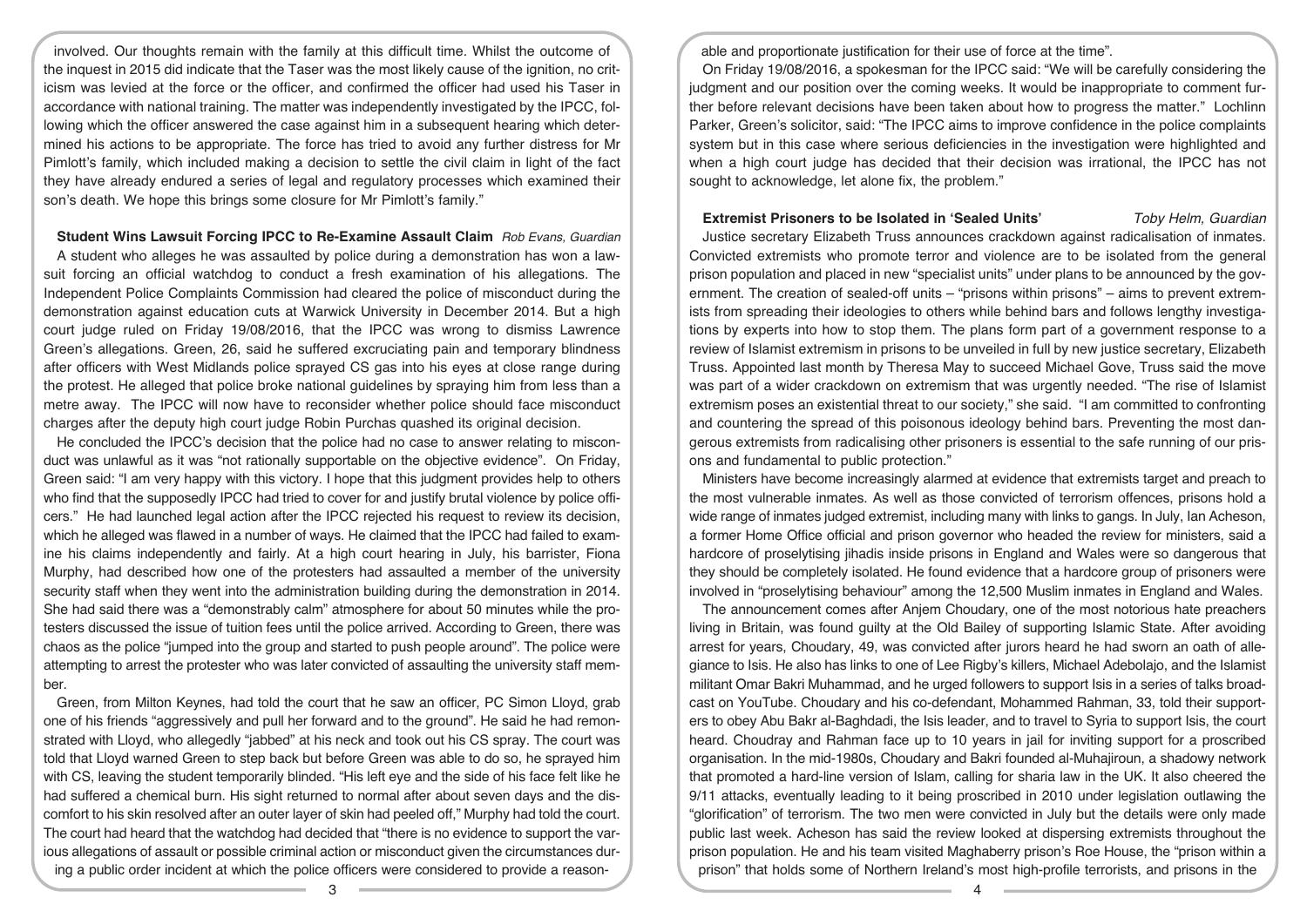Netherlands, France and Spain, where jihadi prisoners are segregated.

**Cannabis Plants/Horses/£113,00 Cash Stolen From West Mids Police** *BBC News* A cannabis plant, barbecue, police force flag and emergency vehicles are among items to have been stolen from police in the West Midlands region. The BBC asked forces which items had been stolen between 2011/12 to 2015/16. The cannabis plant was stolen from Staffordshire Police, which also reported the theft of some cigars. A first aid kit, CS spray, a flag, handcuffs and "clothing (not underwear)" were among items stolen from Warwickshire Police. Thefts from West Mercia Police included the barbecue and garden gates. Emergency vehicles, dustbins and horses were also among items stolen from the force. The horses were not police horses, but ones that had been rounded up when found to be loose on a Shropshire road. They had been held by a third party on behalf of police when they were stolen, the force said. Money believed to be about £113,000 was stolen from former Warwickshire Police headquarters between June 2009 and September 2011, the force said. Ex-police officer Paul Andrew Greaves, 57, from Belvoir Lodge, Carlton, Nottinghamshire, was found not guilty of theft at Birmingham Crown Court in July this year. The case "remains open," police said. The money had originally been seized under the Proceeds of Crime Act in 2009, the force said. The information was revealed following a request under the Freedom of Information Act.

# **US Justice Department Ends Use of Private Prisons** *Human Rights Watch*

Today 18/08/2016, the United States Department of Justice announced it would stop using privately operated prisons for federal prisoners. The department's Office of the Inspector General had recently concluded that private facilities are less safe and effective than those run by the Bureau of Prisons. While this decision could improve rights protections for countless people now and in the future, it still leaves many in federal custody at added risk of mistreatment. The decision does not close all federal detention facilities run by private companies. The US immigration detention system, which detains hundreds of thousands of non-citizens each year, is run by the Department of Homeland Security and is not affected by today's decision. Nine of the 10 largest immigration detention facilities are privately operated; approximately 60 percent of detainees are housed in private facilities. A recent Human Rights Watch analysis documented several cases of detainees who died in private facilities after receiving substandard medical care. Others have documented persistent violations of detention standards in private centers, including those holding women and children.

It is also important not to overestimate the role of the private prison industry. The vast majority of incarcerated people in the US are held in government-run facilities. Only 22,660 of the 188,000 federal prisoners and just 7 percent of the over 1.3 million state prisoners are held in private prisons. In the juvenile justice realm, more juveniles are held in public facilities even though there are more privately operated juvenile facilities. Serious abuses also occur in government-run facilities in the US. Dangerous lapses in medical care for immigration detainees have occurred in public facilities and in private facilities where medical care was provided by public health officers. Human Rights Watch has also documented inappropriate and abusive use of force against people with mental disabilities in jails and prisons, and the devastating impact of solitary confinement on youth.

Whether the facility is publicly or privately operated, the government is responsible for protecting inmates against abuses and holding officials or agents of the government accountable when violations occur. In its decision to stop using private prisons, the Justice Department essentially admitted it could not adequately monitor and ensure the safety of prisoners in private facilities. This move should prompt other federal departments and state governments to examine their contracts with private prison companies and renew efforts to protect the constitutional and human rights of all people in their custody,

and to do so without relegating the main event, publicly operated facilities, to a sideshow. **West Mids PC To Face Misconduct Action Over Handling Of Nursing Abuse Allegations**

A West Midlands Police officer will face misconduct action following an investigation by the IPCC into how the force dealt with allegations of abuse at a Birmingham nursing home. The IPCC has completed its investigation into the way West Midlands Police handled alleged abuse of an elderly woman at the Ridings Nursing Home at Castle Vale in February 2015. The allegations were made after the woman's family installed a covert camera in her room and it led to a man receiving a caution for common assault. The IPCC examined whether the force engaged appropriately with the victim's family before the caution was issued and whether the decision to caution the offender was made in accordance with the relevant legislation, guidance and local and national policy. The matter was referred by West Midlands Police to the IPCC on September 29 last year. Following conclusion of the investigation the force agreed with the IPCC's recommendations that a police constable had a case to answer for misconduct in respect of her failure to ensure that the family's concerns about disposal of the offence by way of caution were taken into account, and her failure to keep a written plan detailing contact with the family over the investigation's progress. The force decided that the police officer should receive management action involving advice from a senior officer over her handling of the matter and relevant responsibilities. The IPCC's investigation report will now be considered for publication.

# **G4S Police Control Room Staff Sacked** *Daily Mail*

Two police control room staff have been sacked following an investigation into claims hundreds of 999 calls were made at quiet times to massage performance figures. The workers, employed by G4S Public Services and working for Lincolnshire Police, were among five suspended as part of an inquiry into 'test calls' made to ensure faster call answering times were recorded. A further two G4S employees resigned while under investigation, the firm added. Emergency call handlers for the force are required to answer 92% of calls within 10 seconds, or G4S Public Services is fined. It was claimed that hundreds of illegitimate calls were made in October, November and December 2015. Figures show 724 were carried out across those three months. The five employees were suspended in May and the company said two staff resigned before disciplinary hearings, which took place at the end of July. Two members of staff were dismissed and a fifth returned to work after being cleared of any wrongdoing.

### **Mexico Police Arbitrarily Executed 22 In Cartel Clash** *BBC News*

Mexico's National Human Rights Commission said 22 people were executed by federal police during a confrontation on a ranch in the western state of Michoacan last year. The commission had investigated the clash, which took place at a ranch in the town of Tanhuato in May 2015. A total of 42 suspected members of a drug cartel died in the clash, as well as one police officer. The government had said there had been no human rights violations. The violence was thought to be drug-related and officials said it had been connected to a war being fought between two local drug gangs.Police officials at the time said the victims were believed to be members of one of the cartels. The commission established that 40 people were shot, one died in a fire and another was run over. It also said that at least two people had been tortured by police and some bodies were moved to different locations and had had firearms placed in their hands. Michoacan has become one of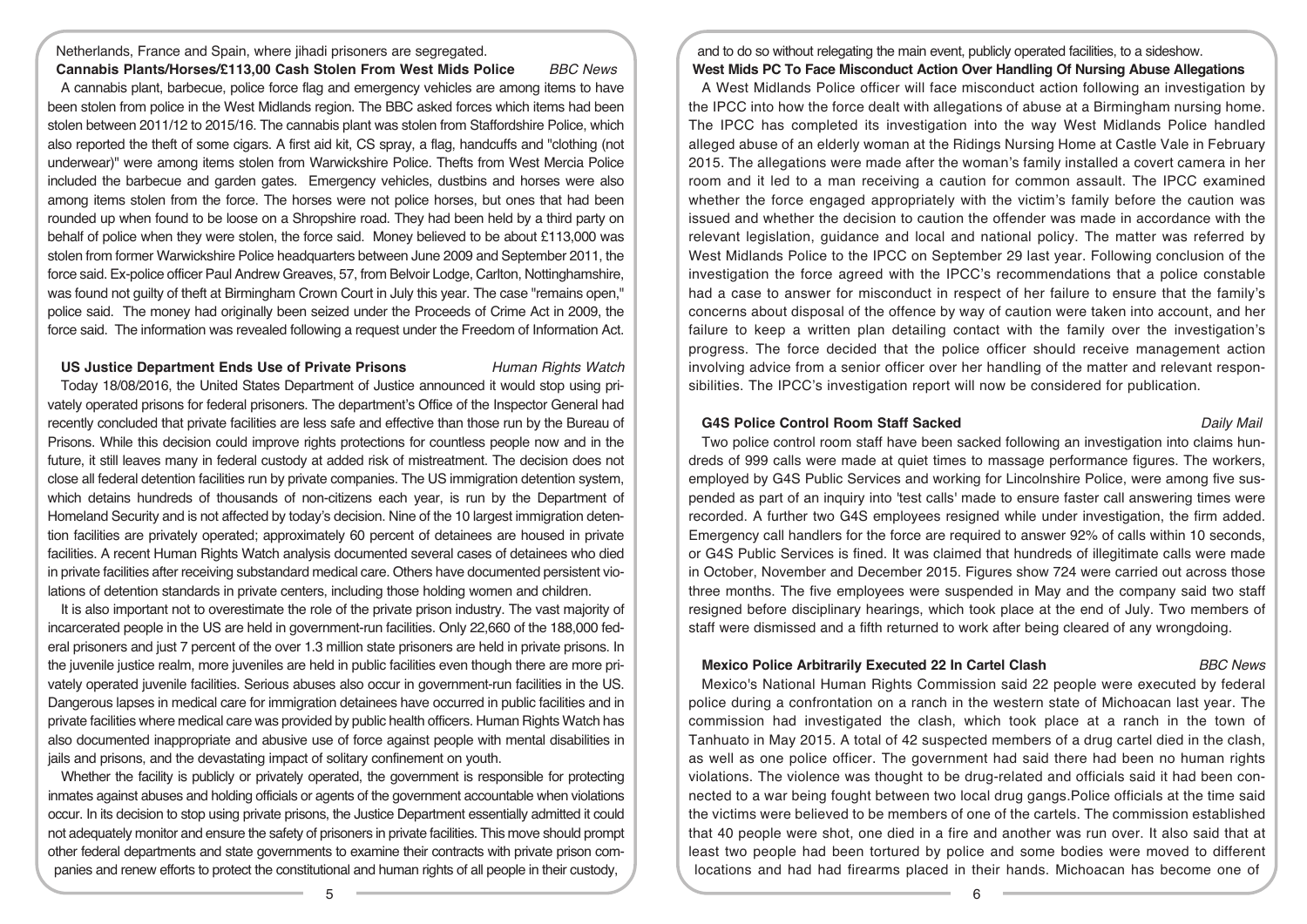Mexico's most violent states because of the rivalry between local cartels.

**UK Terror-Law Watchdog Gives Green Light For Spy Agencies to Collect Bulk Data** *Joe Watts, Independent:* Powers that allow spy agencies to harvest bulk data were today 19/08/2016, given the go-ahead by the UK's terror-law watchdog. In David Anderson QC's report, published this morning, he said there was a "proven operational case" for most of the controversial methods of data collection. Prime Minister Theresa May welcomed the findings claiming it showed how the powers, which she is currently trying to cement in legislation, are of "crucial importance" to MI5, MI6 and GCHQ. But critics raised concerns over whether the Government would follow all of the report's recommendations, and raised the prospect of blocking them in the House of Lords if they are not happy.

Mr Anderson was asked earlier this year to evaluate the case for the tactics, which are included in the landmark Investigatory Powers Bill. His report said bulk powers "play an important part in identifying, understanding and averting threats in Great Britain, Northern Ireland and further afield". The techniques are used across a range of agency activity, from cyber-defence, counter-espionage and counter-terrorism to child sexual abuse and organised crime, the review found. It concluded that there is a "proven operational case" for three of the four powers examined, and a distinct "though not yet proven" operational case for the fourth. In one example in the review it said bulk interception of data had led to hostages being located in Afghanistan within 72 hours of their abduction, allowing an urgent and successful military rescue mission. Mrs May said: "Mr Anderson's report demonstrates how the bulk powers contained in the Investigatory Powers Bill are of crucial importance to our security and intelligence agencies. These powers often provide the only means by which our agencies are able to protect the British public from the most serious threats that we face."

A spokesman for Labour's Shadow Home Secretary Andy Burnham, who had called for the review, said his party was happy with the case made for the powers, but urged ministers to ensure all the recommendations are followed. He highlighted in particular Mr Anderson's plan for a Technical Advisory Panel to advise on the impact of changing technologies. The Liberal Democrats said they would not be afraid of blocking Mrs May's Bill in the Lords if they thought safeguards were not strong enough. Home Affairs spokesperson Alistair Carmichael said: "As Anderson himself states 'the review was not asked to reach conclusions as to the proportionality or desirability of the bulk powers'. "It now falls to us in both the Commons and the Lords to assess whether the powers are proportionate and desirable in a democratic state."

#### **Nearly 18,000 Died in Syria State Jails In 2011-15, Says Amnesty** *BBC News*

Nearly 18,000 people died in government custody in Syria in 2011-15, an Amnesty International report says, alleging beatings and rape in prisons. Amnesty says its document includes interviews with 65 "torture survivors", who have described appalling abuse in jails and detention centres. The human rights group urges the world community to pressure Damascus to end the use of torture. The Syrian government has repeatedly denied such allegations. The report - "It breaks the human": Torture, disease and death in Syria's prisons - was released by Amnesty on Thursday 18/08/2016. The group estimates that more than 17,723 people died in custody across Syria between March 2011, when the uprising against President Bashar Assad began, and December 2015. This is about 10 people each day, or more than 300 a month, Amnesty says. Detainees are often subjected to severe beatings by prison guards upon after their arrival at a prison. This abuse is known as a "welcome party". This is frequently often followed by "security checks", during which women in particular reported being raped and sexually assaulted by male guards, Amnesty says. "They treated

us like animals. They wanted people to be as inhuman as possible," detainee Samer told Amnesty. "I saw the blood, it was like a river... I never imagined humanity would reach such a low level.. they would have had no problem killing us right there and then," he said.

Another inmate, Ziad (not his real name) described how seven people died in one day after the ventilation stopped working at an intelligence agency detention centre. "They began to kick us to see who was alive and who wasn't," Ziad said. "For decades, Syrian government forces have used torture as a means to crush their opponents," Amnesty's Middle East and North Africa Director Philip Luther said. "Today, it is being carried out as part of a systematic and widespread attack directed against anyone suspected of opposing the government in the civilian population and amounts to crimes against humanity," he added. Amnesty and other human rights groups say the allegations need to be discussed urgently by the international community, particularly the US and Russia, who co-chair peace talks on the Syrian crisis.

#### **Justice Secretary Liz Truss Abandons Plan For Problem-Solving Courts**

Jamie Doward, Guardian: Rehabilitation system seen as too soft on crime as new justice secretary backpedals on reform. A central plank of the government's commitment to overhaul the criminal justice system has been postponed by the new justice secretary, Liz Truss, amid concerns that it would be seen as too soft on offenders.US-style "problem-solving" courts, in which judges review the progress of convicted offenders to ensure that they comply with their rehabilitation programme in return for staying out of prison, were championed by the former justice secretary, Michael Gove. The initiative was hailed by prison reform groups as a sign that the government was committed to finding alternatives to locking up offenders and to ending stubbornly high recidivism rates. The courts, which tend to specialise in handling cases involving drug or alcohol addiction, hand down non-custodial punishments. They focus on identifying and dealing with an offender's underlying problems in a bid to prevent them reoffending. Those who fail to engage with rehabilitation efforts can then be sent to prison.

When the initiative was unveiled in May, justice minister Caroline Dinenage said she hoped it would provide an alternative to prison for female offenders, who are considered to be particularly at risk behind bars. Gove was impressed by their impact on rehabilitation rates after a fact-finding mission to Texas last year. A pilot programme involving several courts was under development and is due to be formally launched later this year. But it is believed that Truss does not consider the initiative a priority. An internal email sent to key members of the criminal justice system by the Ministry of Justice on Friday is understood to spell out her commitment to other prison reform programmes. While key staff involved in the project have been told the initiative could still happen, MoJ insiders suggest it is effectively being abandoned.

One insider speculated: "It appears that Liz Truss is sceptical. It looks too much like being nice to criminals and one of Michael Gove's 'lovely ideas'." Ben Summerskill, director of the Criminal Justice Alliance, a coalition of 110 organisations committed to improving the criminal justice system, was dismayed by the decision. He said: "It's terribly sad that this element of the government's much-welcomed criminal justice reform agenda is being sidelined. Wide evidence from Britain and America suggests that problem-solving courts – requiring offenders to address their drug, alcohol and other issues – are successful in getting many to change their lives. Most importantly, they're successful at keeping those people off the tragic custody escalator that sees too many offenders remain in, and return to, prison." An MoJ spokesperson said: "We will be moving forward with problem-solving courts. We have one of the best legal systems in the world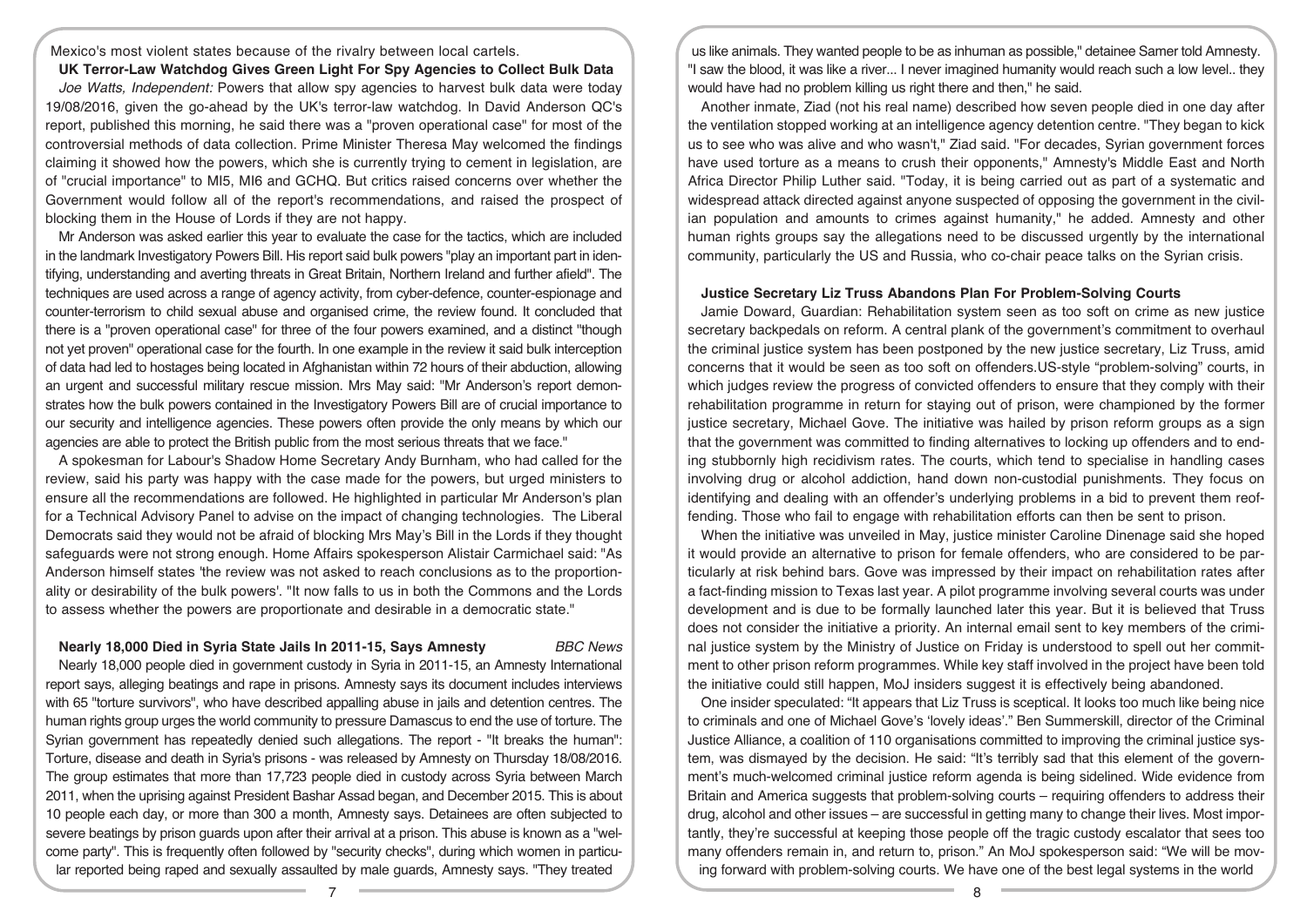and are investing over £700m to reform and digitise our courts to deliver swifter justice." **Texas Halts Execution of Man Who Did Not Kill Anyone** *Rachael Revesz, Independent*

Jeffery Wood, 43, was scheduled to be executed on 24 August by lethal injection The Texas courts have halted the execution of a death row inmate convicted for being an accomplice to a murder he did not commit. Jeffery Woods, 43, was going to be executed on 24 August by lethal injection. The execution would come two decades after he was convicted of being an accomplice in a convenience store robbery in 1996. He sat outside in the car while his accomplice entered the shop and shot dead clerk Kriss Keeran. After he heard a shot, Wood went inside and helped to steal a safe. cash and a video security system. Based on claims from Wood's lawyer, who said the conviction was obtained via false testimony and fake scientific evidence, the Texas appeals court has asked a lower court to review his sentence.

The sentencing was partly due to analysis from forensic psychiatrist James Grigson, who reportedly was keen to testify against death row inmates without examining them. "Dr Death" was consequently expelled from the Texas Society of Psychiatric Physicians in 1995. Jurors did not know Mr Grigson had been discredited. "The court did the right thing by staying Mr Wood's execution and authorizing his claims related to Dr Grigson's false testimony during the sentencing phase to be considered on the merits," said Jared Tyler, Wood's lawyer, as reported by Reuters. Mr Tyler argued his client was unaware a robbery was taking place as he sat in an unarmed pickup truck outside the petrol station, while prosecutors insisted Wood would have known the clerk might have been shot by his former roommate, Daniel Reneau. Reneau was executed on 13 June 2002. Under Texas law, people can be charged with capital murder even if they did not commit the offense themselves. Five people have faced the death penalty for such crimes in Texas since 1976, according to the Death Penalty Execution Centre. So far in 2016, 15 people have been executed in the US.

### **US Delayed \$400m Payment to Iran Until American Prisoners Released**

*Sabrina Siddiqui, Guardian:* The US government confirmed on Thursday 18/08/2016 it initially withheld a \$400m cash payment to Iran in January to maintain leverage over the release of American prisoners. A spokesman for the state department insisted the payment eventually made in August was not a ransom, and that negotiations over the release of four US prisoners were conducted separately from the settlement of a decades-old account pertaining to a failed arms deal with Iran. The new statement followed a report in the Wall Street Journal stating that the delivery of the cash was contingent upon the American prisoners being freed. The events, which occurred in January, have recently been seized upon by Republicans as evidence that the Obama administration made a ransom payment to Iran in order to secure their release. "What the State Department admitted today was the dictionary definition of a ransom payment and a complete contradiction of what they were saying just two weeks ago. Hillary Clinton's support for this dangerous blunder, which has put a price on the head of every American citizen, shows once again she does not have the judgement to be president," RNC spokesperson Michael Short said in a statement.

The White House has virulently disputed the characterization, pointing out that the transfer was announced in January. "It wasn't a secret. We were completely open with everybody about it," Barack Obama said at a press conference earlier in August. "We do not pay ransom. We didn't here, and we won't in the future." Republicans have sought to capitalize on recent reports detailing the transaction to undermine the nuclear accord with Iran, to which they remain vehemently opposed. Critics have suggested that the money will be funneled to terrorist groups. The Obama administration has explained that the payment was delivered in

a foreign currency because US sanctions restrict the government from dealing with Iran in dollars. There is also a prohibition on banking between the two countries. Republican presidential nominee Donald Trump has also taken advantage of the reports as fodder against Hillary Clinton, the former secretary of state and his Democratic opponent. Clinton played a significant role in initiating early negotiations around the Iran nuclear deal. There has been no evidence, however, to contradict the administration's claim that the \$400m payment was not the result of the longstanding tribunal at the Hague surrounding arm sales as part of an agreement drawn up prior to the 1979 Islamic revolution.

#### **Ibrahim Aksoy Avoids Extradition to Turkey on Human Rights Grounds**

A man has escaped being extradited from Birmingham to Turkey after a court ruled he could be tortured and probably would not get a fair trial. Restaurant owner Ibrahim Aksoy was convicted of being involved in the murder of an elderly man during a brawl between two families in Turkey in 2007. This was overturned after he had been on remand for three years. Turkey wanted him to be re-tried for the murder and related assaults despite the acquittals. However, lawyers at Westminster Magistrates' Court successfully argued Mr Aksoy had suffered torture at the hands of the Turkish police and security forces, both while on remand and beforehand, due to his Kurdish ethnicity. Critical of authorities: Father-of-four Mr Aksoy had successfully claimed asylum in the UK in the 1990s on that basis. The court heard he had been beaten and kicked so many times he suffered from epilepsy and his right arm had been broken deliberately and had never recovered. District Judge John Zani agreed with the defence's view that the fact Mr Aksoy had successfully told the Home Office he had been tortured would likely anger the Turkish authorities if he were compelled to return. The Turkish government has seven days to appeal.

**UK Ethnic Minorities Still Face 'Entrenched' Racial Inequality** *Patrick Butler, Guardian* Britain can expect widening social divisions and increased racial tensions unless the government takes urgent action to tackle deep-rooted inequalities, the new chair of the UK's equalities watchdog has warned. David Isaac, the chair of the Equality and Human Rights Commission, said that for many ethnic minority groups – especially young black people – life had got worse in a number of areas over the past five years. A wide-ranging review by the commission of racial equality in a number of areas, including education, jobs, pay and health, revealed a worrying combination of post-Brexit hate crime and entrenched long-term systemic unfairness, he said. "We must redouble our efforts to tackle race inequality urgently or risk the divisions in our society growing and racial tensions increasing." He added: "If you are black or an ethnic minority in modern Britain, it can often still feel like you are living in a different world, never mind being part of a one nation society."

Isaac said he was encouraged to hear commitments to tackle inequality made by Theresa May in her first prime ministerial statement last month but warned that the government must back this up with a comprehensive race equality strategy. Previous efforts to address race inequality had been "piecemeal and stuttering" and had amounted more to "one nation platitudes" rather than policies, he said. "So far the government's economic plan since 2010 has not been paralleled by a race inclusion plan that prevents cutting some communities even further adrift from equality of opportunity. "We agree with the government that we must urgently lift our ambitions and are determined to work with the new prime minister to redouble our efforts to build a fair society."

Findings from the commission's report, which it called the biggest ever review of race equal-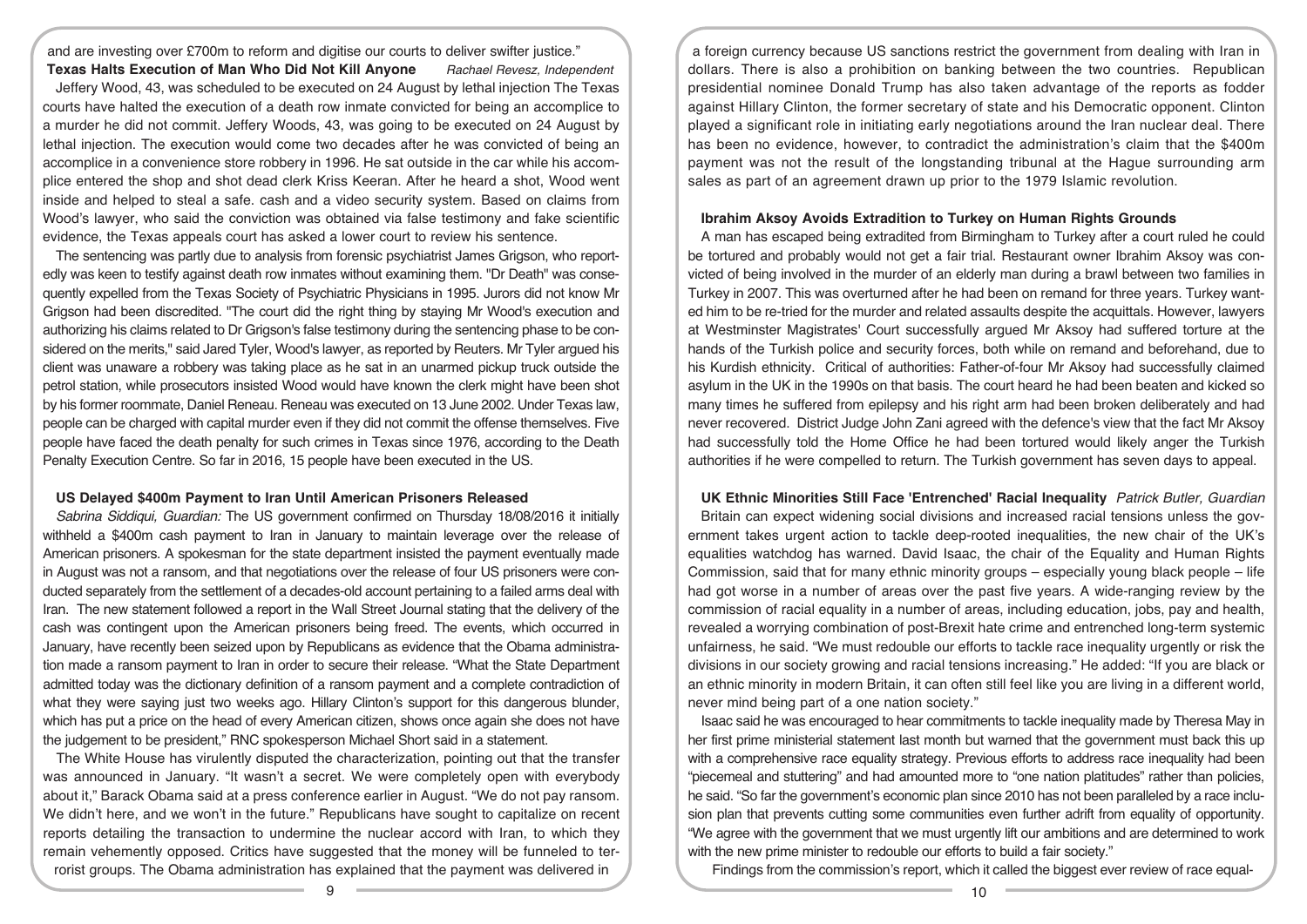ity in Britain, include: • Black people are much more likely to be victims of crime and be treated more harshly in the criminal justice system, and are three times more likely to be prosecuted than whites. • Life chances for young minority ethnic people have got worse over the past five years and are "the most challenging for generations". They were more likely to live in poverty than white people, and more likely to live in poor housing. • White working-class boys had the worst GCSE results overall – while conversely Chinese and Indian educational achievement was improving. Just 6% of black school leavers attended a Russell Group university compared with 12% of mixed and Asian students and 11% of white school leavers. • Unemployment rates among ethnic minorities (12.9%) were twice as high as those for white people. Black workers with degrees earned 23% less on average than white workers with equivalent qualifications. Ethnic minorities were "hugely underrepresented" in positions of power such as judges and police chiefs.

Responding to the report, Farah Elahi, policy and research analyst at race equality thinktank the Runnymede Trust, said the extent of the unfairness revealed in the report showed that lives were being ruined and talent held back on grounds of race. "We hope this acts as a wake-up call to government, decision makers and the media to focus on the issues of systemic discrimination that keep Britain divided socially and economically," Elahi said. "The race inequality gap is not sustainable or acceptable, and the colour-blind approach is not working. We call on Theresa May to back up her words outside 10 Downing Street and take personal responsibility for driving forward this work, starting with a comprehensive race equality strategy and appointing a dedicated cabinet-level race equality minister." Isaac, a City lawyer and former chair of the the LGBT rights charity Stonewall, was appointed to chair the equalities watchdog by the government in April. His appointment attracted opposition from some MPs over fears that as a £500,000 a year partner in Pinsent Masons he would face potential conflicts of interest because the law firm carried out significant amounts of work for the government.

# **'Substantial Injustice' JENGBA Note on Joint Enterprise Post Jogee**

Last June the first batch of appeals post Jogee where heard in the Court of Appeal. The John¬son brothers Asher & Lewis, Tyler Burton and Nicholas Terralonge, the Miah brothers Javed and Rubel, and Michael Hall, who has never had an appeal and served 9 years. The first 2 days of legal arguments were interesting as the 3 judges Lord Chief Justice Thomas, Lord Leveson and Lady Hallett attempted to get an understanding of cases that were tried using the wrong test as they were convicted on the basis of foreseeability and not 'intent' which is where the law apparently took a wrong turn. The court once again was awash with red as JENGbA campaigners turned out in force to support the families and once again these 'common' folk followed with interest, so that the Lord Chief Justice exclaimed "if we don't offer guidance and certainty it is unfair to both sides; victims' families and defendants' families also", whilst waving at us.

There was a very long discussion around the definition of 'substantial injustice' and out of time appeals, which will affect the majority of you who are reading this now. Most wrongfully convicted under joint enterprise will have been told by their solicitors and barristers representing them that they had NO grounds for appeal. This is because YOU were convicted using a doctrine that is now 'wrong' when evidence was based on 'association' but not real evidence and there was no way to challenge it. This was the point in the Supreme Court's decision that the law had been misin¬terpreted for 32 years but only cases that could show 'substantial injustice' would be able to go back to the Court of Appeal. Hmm? Surely someone who has been convicted of the most heinous of crimes, homicide, who has not mur¬dered anyone

but given a mandatory life sentence is a per¬fect example of substantial injustice. In many cases the secondary party has been given a longer sentence because they pleaded not guilty, whereas the principal, the actual murderer confessed to his crime.

But the Judges did seem to be in a quandary as to what to do. At one point Lady Hallett repeatedly said, "just because a group of young men may have gone out to give harm and know one of their number carried a knife, the common purpose does not meant that they knew the knife would be used on that occasion." So you can imagine we were in a completely different place to what most of you will have experienced when you were all in it together, which has been the CPS default position for prosecuting innocent people. The Crown were very agitated when it came to explaining how these so called joint enterprises lead to convictions of murder, because they have lost the argument and know they have been rumbled for over-criminalising secondary parties.

And then we came to Michael Hall's appeal, which is one of the cases JENGbA's lawyer Simon Natas has always cited as a clear indication of why the doctrine has stretched beyond its scope of what joint enterprise actually means. Hall's appeal is crucial because he should have never been tried for "murder" and the court seemed to be accepting that. Lady Hallett even said to the Crown, 'I really can't see beyond violent disorder' which would mean that Michael should not even be convicted of manslaughter. But they are worried about floodgates and that is why we are in this state of limbo until they decide "what is exceptional circum¬stances?"

JENGbA's legal team, Simon Natas of ITN solicitors and Tim Moloney & Jude Bunting of Doughty Street, requested to intervene on JENGbA's behalf to give the court an understanding of why all of our cases have suffered from "substantial injustice" . The Court have accepted JENGbA's request and we know our legal team will put in the best possible argument for why evervone should have a chance of appealing because of what the most senior judges have said was a wrong direction for the law. The court of appeal have reserved judgement and are trying to find the way forward from the Supreme Court Judgement. So everyone has to calm down, because nothing can happen until we know what they are going to do. We have come so far I gen¬uinely don't think we can get a knock back but let's wait and see and all you Inside Campaigners do what you have been doing - spread the word - we are up to 726 prisoners - it will be thousands.

# **Rights Group Challenges FoI Refusal in Libyan Rendition Case** *Rob Evans, Guardian*

A human rights group has challenged the government's refusal to disclose whether ministers or Downing Street officials were involved in a decision not to prosecute anyone over an espionage operation to kidnap two Libyan dissidents. Reprieve, the group that represents the dissidents, has questioned whether Downing Street is covering up political interference in the decision not to bring charges over the abduction of the dissidents and their families, including a pregnant woman and four children. The group has lodged a complaint with the information commissioner, Elizabeth Denham, calling on her to investigate the secrecy.

The complaint relates to a joint operation run by the CIA and MI6 to abduct Abdel Hakim Belhaj and Sami al-Saadi in south-east Asia and fly them to Libya, where they say they were tortured. Documents discovered by human rights workers in 2011 after the overthrow of the Libyan dictator Muammar Gaddafi revealed how MI6 had participated in the operation in 2004. One was a congratulatory fax from Sir Mark Allen, then MI6's head of counter-terrorism, to the Libyan government that disclosed that the tipoff for Belhaj's whereabouts had come from the British. In June the Crown Prosecution Service announced there was not enough evidence to charge anyone, after studying a 28,000-page file compiled by the Metropolitan police.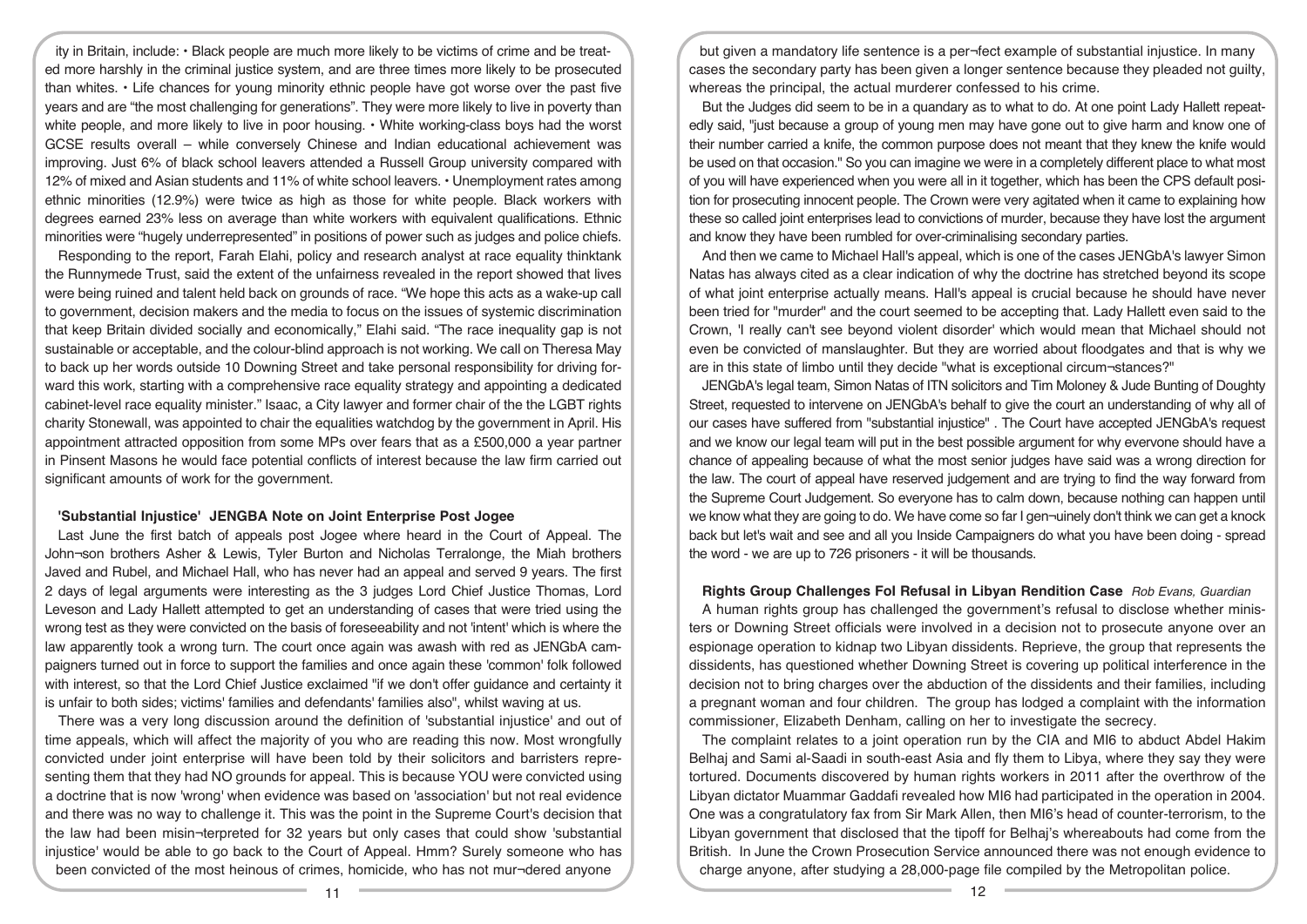The previous month Reprieve submitted a request to the Cabinet Office under the Freedom of Information Act asking whether any of its ministers or staff had met or corresponded with the CPS about the investigation. The Cabinet Office said it would not answer the question as it "could neither confirm nor deny whether any relevant information is held". The department judged that this refusal was justified in the public interest to protect the enforcement of the law. As well as running the prime minister's office, mandarins in the Cabinet Office advise the PM and other senior ministers on intelligence matters. They also co-ordinate the government's response to sensitive issues relating to the UK's spies. Reprieve submitted the same questions to the Foreign Office, which replied that none of its ministers or staff had met or corresponded with the CPS about the investigation, known as Operation Lydd, over a two-year period.

The group has complained to the information commissioner, which adjudicates freedom of information disputes, saying the Cabinet Office's refusal to answer the questions was not justified and made little sense compared to the substantive response from the Foreign Office. In its complaint, Reprieve said:"If the Cabinet Office held meetings or corresponded with the CPS, it could represent unacceptable political interference in an investigation into serious crimes committed by UK officials … The need for independence and the absence of political interference was paramount." Cori Crider, a lawyer at Reprieve who represents the two dissidents and their families, said: "Was there subtle political pressure not to bring charges? This response undermines confidence in the whole process."

A spokeswoman for the Cabinet Office said the government had "co-operated fully with the police investigation. It would not be appropriate to comment further as separate civil proceedings are ongoing." Belhaj and his wife, Fatima Bouchar, have started legal action seeking an apology from the British government and symbolic damages of £1. The supreme court is deciding whether their claim should be allowed to go ahead. In August the CPS rejected an attempt by the dissidents to overturn its decision not to bring charges.

#### **Man Who Must Give 24 Hours' Notice Before Having Sex Loses Legal Fight**

*Will Worley, Independent:* A man ordered to give police 24 hours' notice before having sex with a new partner has lost his legal fight to have restrictions on his private life lifted. North Yorkshire Police argued John O'Neill, 45, remained a risk to the public and should stay subject to the Sexual Risk Order (SRO), he was placed on in 2015, after being cleared of rape in a retrial. Despite being acquitted, the judge said at the time he believed Mr O'Neill to be a "very dangerous individual", leading to the SRO. However, District Judge Adrian Lower said on Friday the terms of the order will be amended at a future hearing. He added the condition that Mr O'Neill gives the police 24 hours' notice before he starts sexual contact with a new partner was "frankly unpoliceable". Mr O'Neill is also subject to surveillance as part of the SRO. York Magistrates' Court heard he made a series of worrying confessions to his GP and a psychiatric nurse, including choking a woman unconscious, thinking "a lot" about killing her and that he needed women "to be scared or I don't respond". Dr Miriam Hodgson recorded that his "sex life has become violent, has been seeking out increasingly extreme sexual experiences, biting, choking, cutting, burning".

He and a woman also discussed rape and six months later he put the "plan" into action and left the woman bruised. The GP wrote: "Thinks he may have raped someone, it went further than she expected." Dr Hodgson also recorded her patient had tried to kill himself by starving himself, dehydrating, crossing the road without looking and getting into fights with gangs of men. She wrote:

"Patient thinks he is dangerous and needs to be stopped." Despite not having been convicted

of a crime, Mr O'Neill said his rape charge had ruined his life and he now lives in a tent in the woods. **Bloody Sunday: Police Investigators Finish Interviewing Former Soldiers**

The police have finished interviewing former soldiers as part of their investigation into Bloody Sunday. Thirteen people were shot dead in Londonderry on 30 January 1972, and a 14th victim died later, after troops opened fire on a civil rights march. A report is now being compiled, which will be sent to the Public Prosecution Service (PPS). The MLA and veteran civil rights leader Eamonn McCann said it was a significant development. "The news that all the former British soldiers associated with Bloody Sunday have now been interviewed under caution marks another milestone on the long march towards the truth," he said. "The interviews with the surviving soldiers were completed last month. The families shouldn't have to hang on any longer. The PSNI had estimated that the current investigation would take four years. Four years have already passed," said Mr McCann. The Bloody Sunday Investigation was set up as part of the Police Service of Northern Ireland's Legacy Investigation Branch. It re-investigates unsolved murder cases, dating from the beginning of the Troubles in the late 1960s up to 2004. The next step will be for the PPS to look at the final report from the PSNI investigators and make a recommendation as to whether charges should be brought. Det Ch Insp Ian Harrison said: "Police have concluded interviews with former military personnel and are in the process of compiling a report for the PPS. The families have been informed of this and we will continue to keep them updated in relation to developments," he said. In 2010, Prime Minister David Cameron apologised to the Bloody Sunday victims on behalf of the state, after a long-running public inquiry unequivocally blamed the Army for the civilian deaths.

#### **Inspection of HMP Chelmsford - Progress Stalled, Deterioration in Outcomes**

HMP Chelmsford is a medium sized local prison, holding up to 745 mainly adult men. An unusual establishment, it comprises older accommodation built in the 1830s with a similar amount of modern accommodation. We found that outcomes and perceptions among prisoners aligned closely with where they were located, with those prisoners in the older wings being far more negative about their treatment and experiences than those in the newer wings. As such it provided an interesting insight into the experience of prisoners more generally across the prison estate where environmental standards are similarly varied. At recent inspections we have described Chelmsford as a basically decent institution doing its best despite some significant operational challenges. At this inspection our findings suggested that progress had stalled and that there had been some deterioration in outcomes, particularly concerning the quality of respect and the effectiveness of the prison's resettlement work. This, however, was not the whole picture and there was evidence to suggest problems were beginning to be addressed by a competent management team, building on some of the prison's strengths. Chelmsford seemed to be a reasonably settled prison and prisoners' perceptions of safety hadn't changed since our last inspection, with about a fifth of all prisoners feeling unsafe. However, prisoners on the older wings felt the least safe and those wings experienced the most number of violent incidents. Violence and bullying had increased sharply and there was evidence that this was linked to drugs and debt. Work was being done to address violence and victimisation but greater coordination of effort and initiative was needed.

Chelmsford is a frontline establishment taking new prisoners from the streets, so it was encouraging to see basically sound reception and induction arrangements, although first night accommodation should have been better. Security was managed reasonably well but drugs availability, in particular the availability of new psychoactive substances (NPS), was a big problem. The prison was taking this seriously with a detailed action plan and active response to NPS, led directly by the